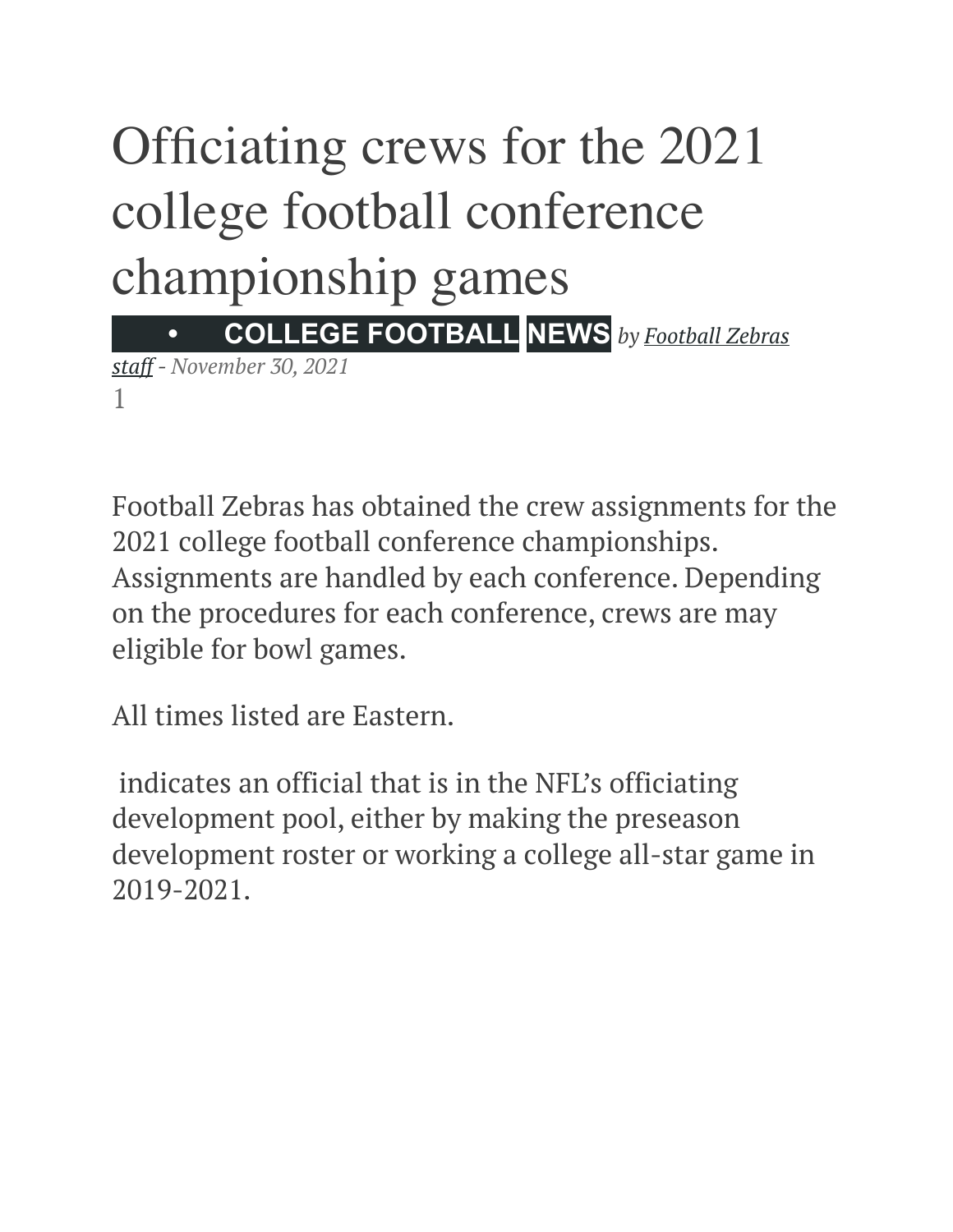# Friday, Dec. 3

| Conference USA Championship            |                               |
|----------------------------------------|-------------------------------|
| Western Kentucky vs. Texas-San Antonio |                               |
| Location                               | Alamodome, San Antonio, Texas |
| <b>Time/network</b>                    | 7 p.m. CBSSN                  |
| R                                      | <b>Kevin Randall</b>          |
| U                                      | Jeremy Epps                   |
| н                                      | <b>Brian Baker</b>            |
| L                                      | <b>Jeremiah Harris</b>        |
| F                                      | Lark Jones                    |
| S                                      | <b>Brandon Spencer</b>        |
| B                                      | <b>Tom Healy</b>              |
| C                                      | <b>Josh Larson</b>            |
| <b>Alternate</b>                       | Kevin Vicknair                |
| <b>Replay</b>                          | Romas Kozica                  |
| Communicato                            | <b>Aaron Neidert</b>          |
| r                                      |                               |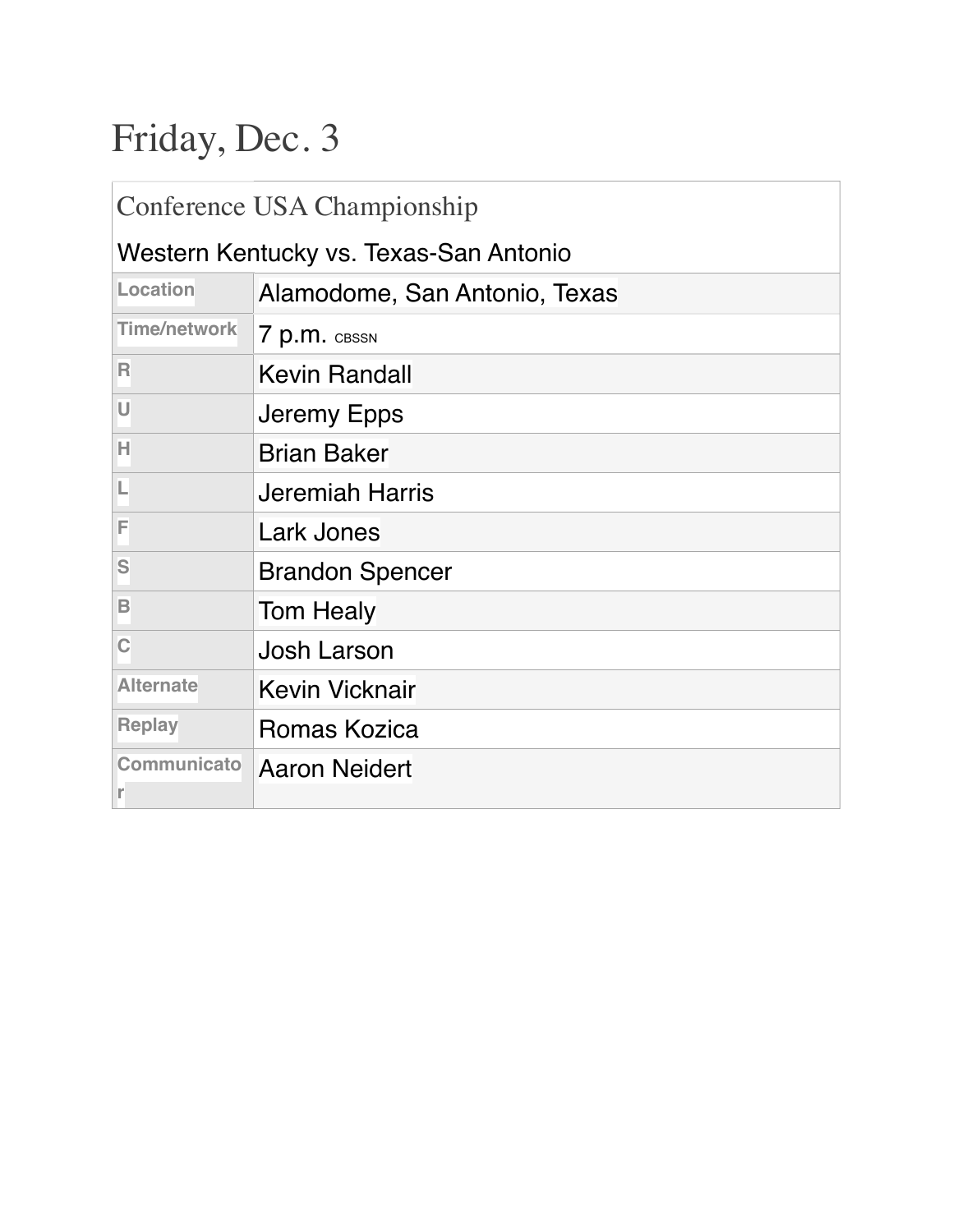| Pac-12 Conference Championship |                                                                                                                    |
|--------------------------------|--------------------------------------------------------------------------------------------------------------------|
| Oregon vs. Utah                |                                                                                                                    |
| Location                       | Allegiant Stadium, Las Vegas                                                                                       |
| Time/network                   | 8 p.m. ABC                                                                                                         |
| R                              | <b>Steve Strimling</b>                                                                                             |
| U                              | Greg Adams                                                                                                         |
| н                              | <b>Rod Ammari</b>                                                                                                  |
| L                              | Dale Keller                                                                                                        |
| F                              | <b>Steve Currie</b>                                                                                                |
| S                              | Jeff Dahle                                                                                                         |
| в                              | <b>Justin Nelson</b>                                                                                               |
| C                              | John Love                                                                                                          |
| <b>Alternates</b>              | Chris Coyte (referee), Roscoe Meisenheimer<br>(umpire), Cravonne Barrett (line of scrimmage),<br>Max Causey (deep) |
| <b>Replay</b>                  | Jerry Meyerhoff                                                                                                    |
| Communicato<br>r               | <b>Rich Rose</b>                                                                                                   |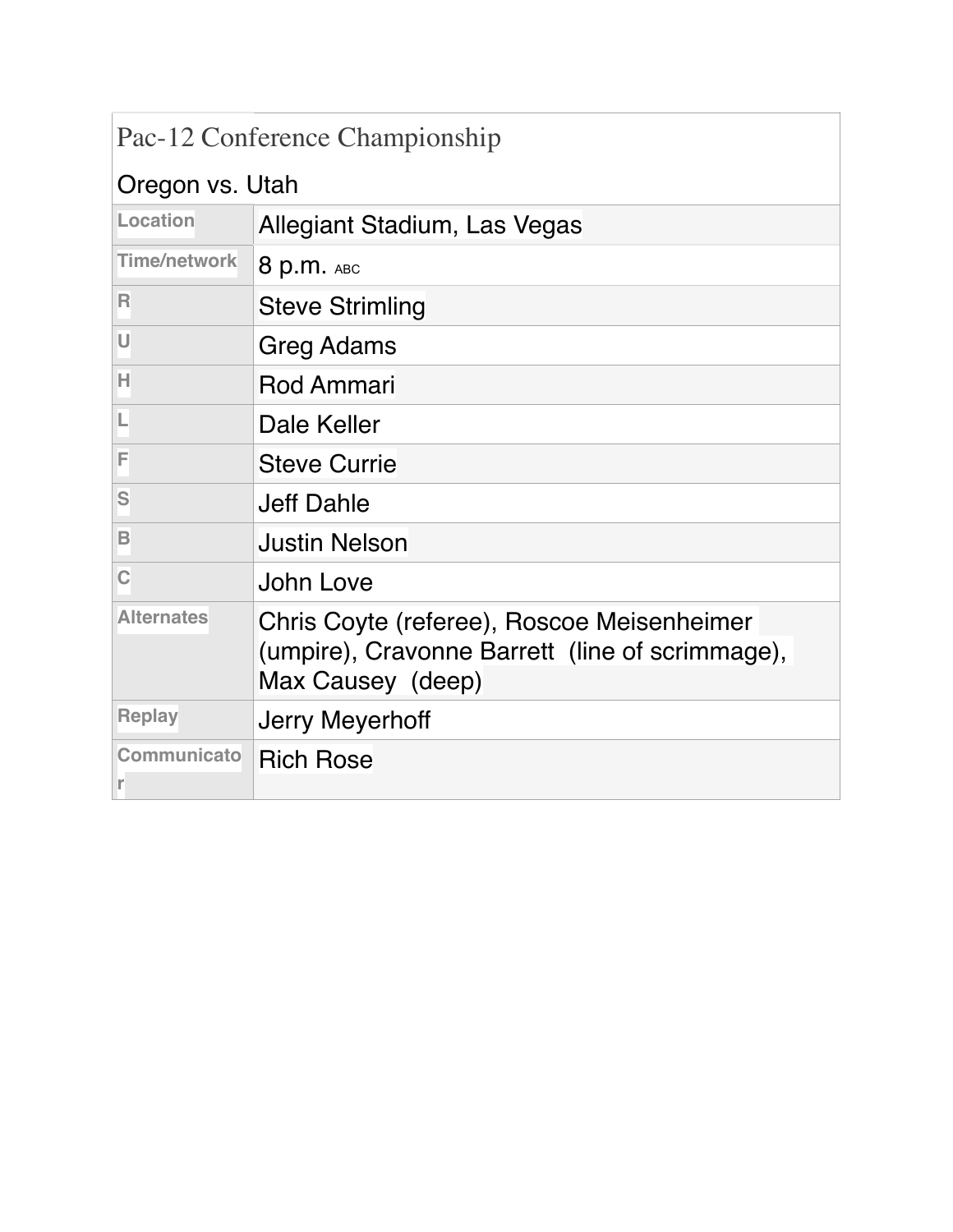# Saturday, Dec. 4

| Big 12 Conference Championship |                                |
|--------------------------------|--------------------------------|
| Oklahoma State vs. Baylor      |                                |
| Location                       | AT&T Stadium, Arlington, Texas |
| <b>Time/network</b>            | Noon ABC                       |
| R                              | <b>Brandon Cruse</b>           |
| U                              | <b>Stu Schake</b>              |
| н                              | Al Green                       |
| L                              | <b>Keith Garmond</b>           |
| F                              | <b>Ed Vinzant</b>              |
| S                              | <b>Mark Graves</b>             |
| B                              | Daniel Young                   |
| C                              | Corey Long                     |
| <b>Alternate</b>               | <b>Derek Anderson</b>          |
| <b>Replay</b>                  | <b>Rick Loumiet</b>            |
| Communicato                    | <b>Gerry Austin</b>            |
| r                              |                                |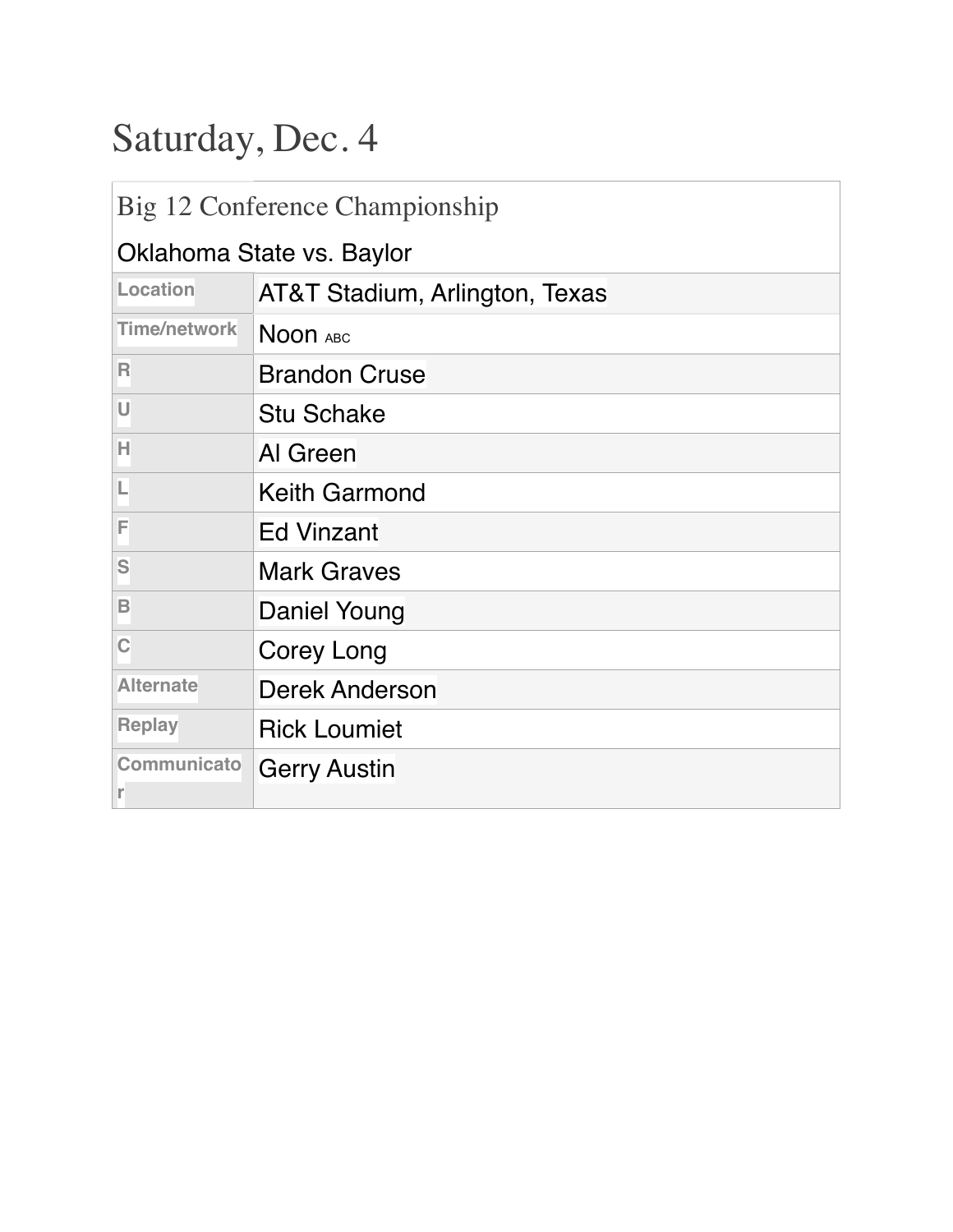| <b>MAC Championship</b>          |                            |
|----------------------------------|----------------------------|
| Kent State vs. Northern Illinois |                            |
| Location                         | <b>Ford Field, Detroit</b> |
| <b>Time/network</b>              | Noon ESPN                  |
| R                                | Jeremy Valentine           |
| U                                | <b>Tony Day</b>            |
| Н                                | <b>Jeff Johnson</b>        |
|                                  | <b>Calvin Diggs</b>        |
| F                                | Monte Tilgner              |
| S                                | <b>Ryan Gannon</b>         |
| B                                | <b>Larry Neal</b>          |
| Ċ                                | Dan Novak                  |
| <b>Alternate</b>                 | Greg Sujak                 |
| <b>Replay</b>                    | <b>Matt Conrad</b>         |
| Communicato<br>r                 | <b>Jim Brennan</b>         |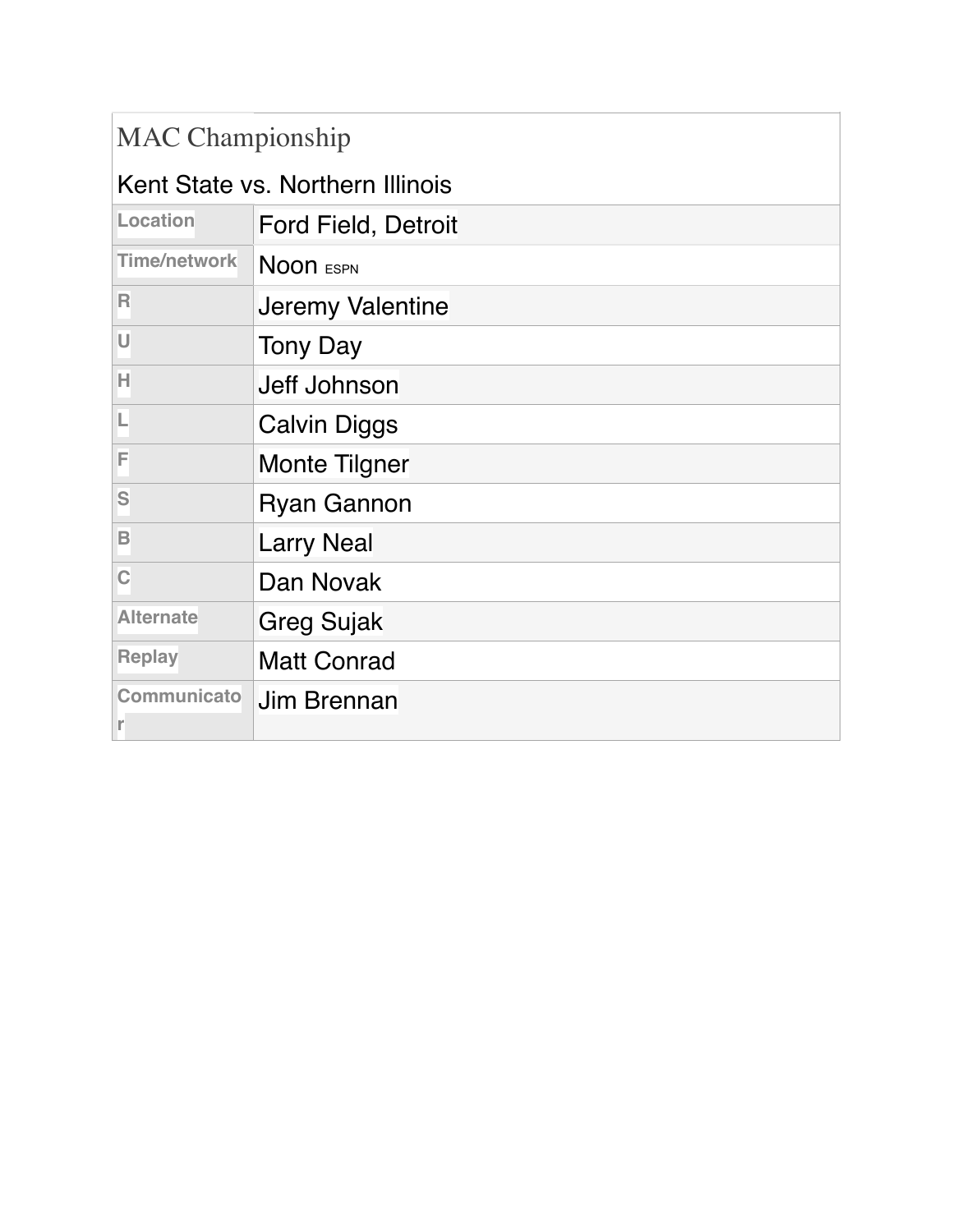| Mountain West Conference Championship |                                            |
|---------------------------------------|--------------------------------------------|
| Utah State vs. San Diego State        |                                            |
| Location                              | Dignity Health Sports Park, Carson, Calif. |
| Time/network                          | $3:30$ p.m. Fox                            |
| R                                     | <b>Michael Vandervelde</b>                 |
| U                                     | <b>Marlow Fitzgerald</b>                   |
| н                                     | <b>Cat Conti</b>                           |
| L                                     | John Kilmer                                |
| F                                     | <b>Randy Smith</b>                         |
| S                                     | Lo Van Pham                                |
| B                                     | <b>Brian Ernest</b>                        |
| C                                     | <b>Charlie Hurd</b>                        |
| <b>Replay</b>                         | <b>Tim England</b>                         |
| Communicato<br>r                      | <b>Bob Bahne</b>                           |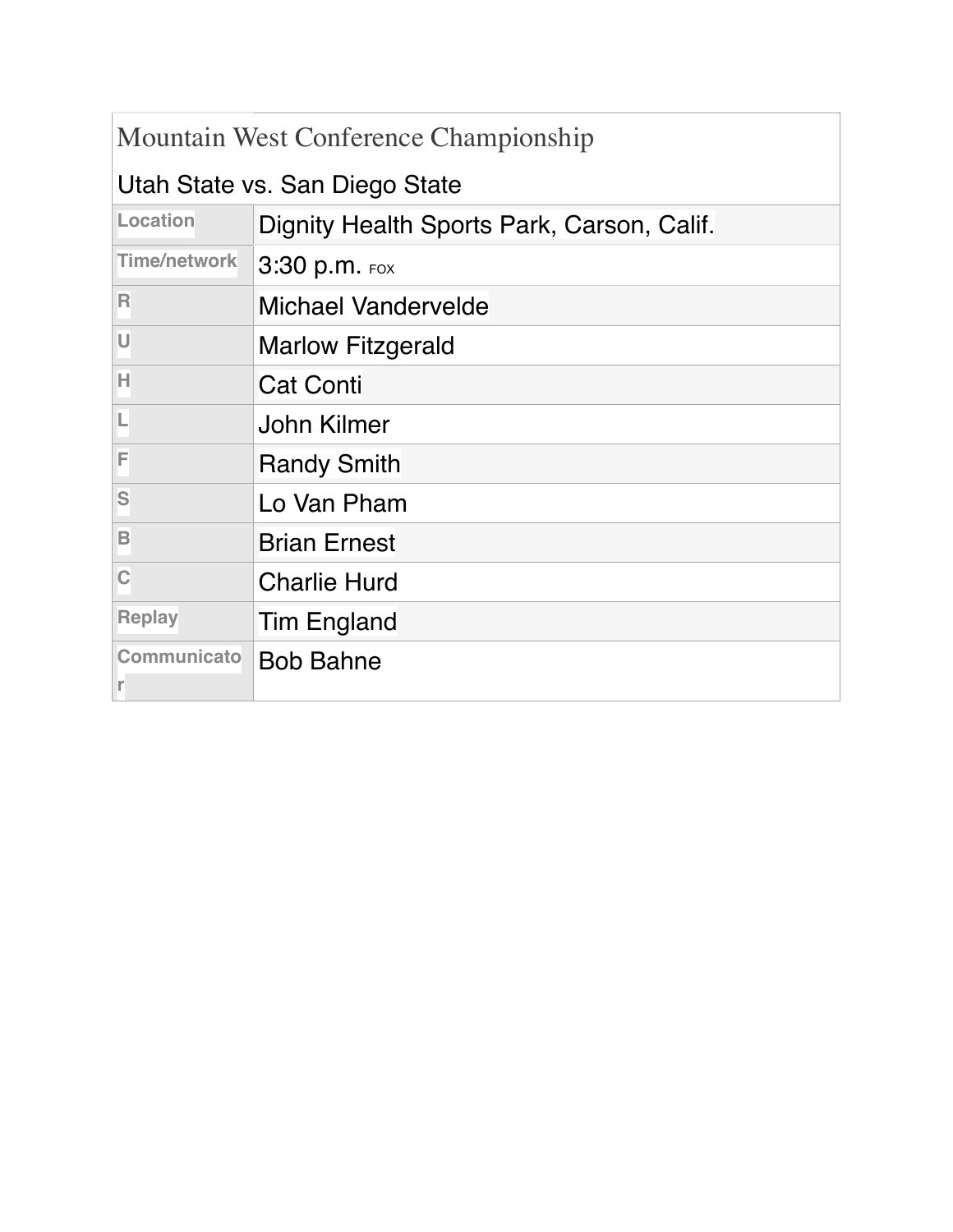| Sun Belt Conference Championship |                             |
|----------------------------------|-----------------------------|
| Appalachian State vs. Louisiana  |                             |
| Location                         | Cajun Field, Lafayette, La. |
| Time/network                     | 3:30 p.m. ESPN              |
| R                                | Kyle Olsen                  |
| U                                | <b>Jason Yates</b>          |
| Н                                | <b>Carl Gioia</b>           |
| L                                | <b>Chris Snuggs</b>         |
| F                                | <b>Albert Bryant</b>        |
| S                                | <b>Barry Blackwell</b>      |
| B                                | <b>Larry Whaley</b>         |
| Ċ                                | <b>Andy Faust</b>           |
| <b>Alternate</b>                 | <b>Marshall Lewis</b>       |
| <b>Replay</b>                    | <b>Bryant Thompson</b>      |
| Communicato<br>r                 | <b>Eric Pollard</b>         |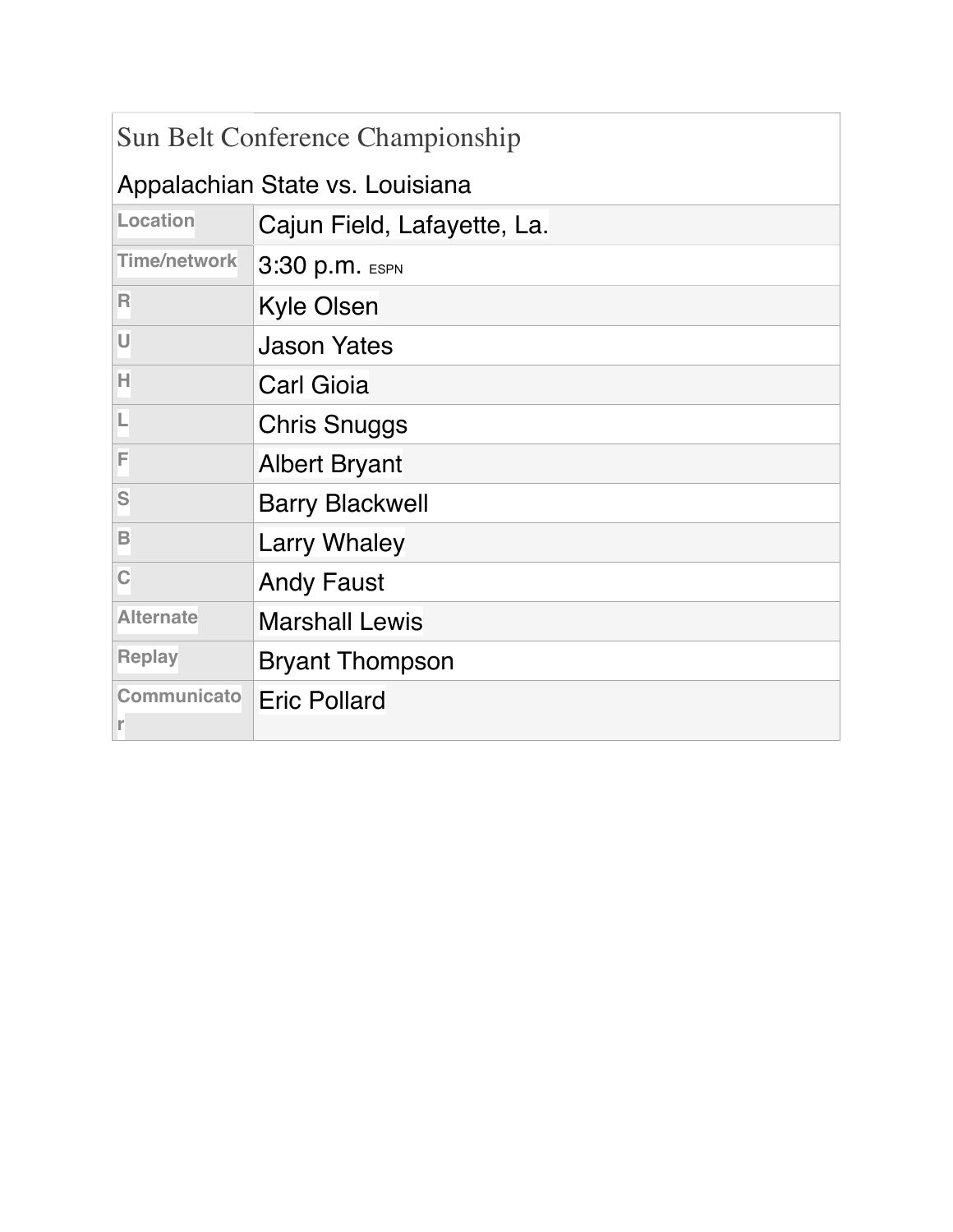### SEC Championship

| Georgia vs. Alabama     |                                |
|-------------------------|--------------------------------|
| Location                | Mercedes-Benz Stadium, Atlanta |
| <b>Time/network</b>     | $4 p.m.$ CBS PARA+             |
| $\overline{\mathsf{R}}$ | <b>Ken Williamson</b>          |
| U                       | <b>Russ Pulley</b>             |
| н                       | <b>Nicholas Theriot</b>        |
| L                       | <b>Walter Flowers</b>          |
| F                       | <b>Daniel Gautreaux</b>        |
| S                       | <b>Justin Larrew</b>           |
| B                       | <b>Tom Fimmen</b>              |
|                         | <b>Scott Walker</b>            |
| <b>Alternate</b>        | <b>Alex Moore</b>              |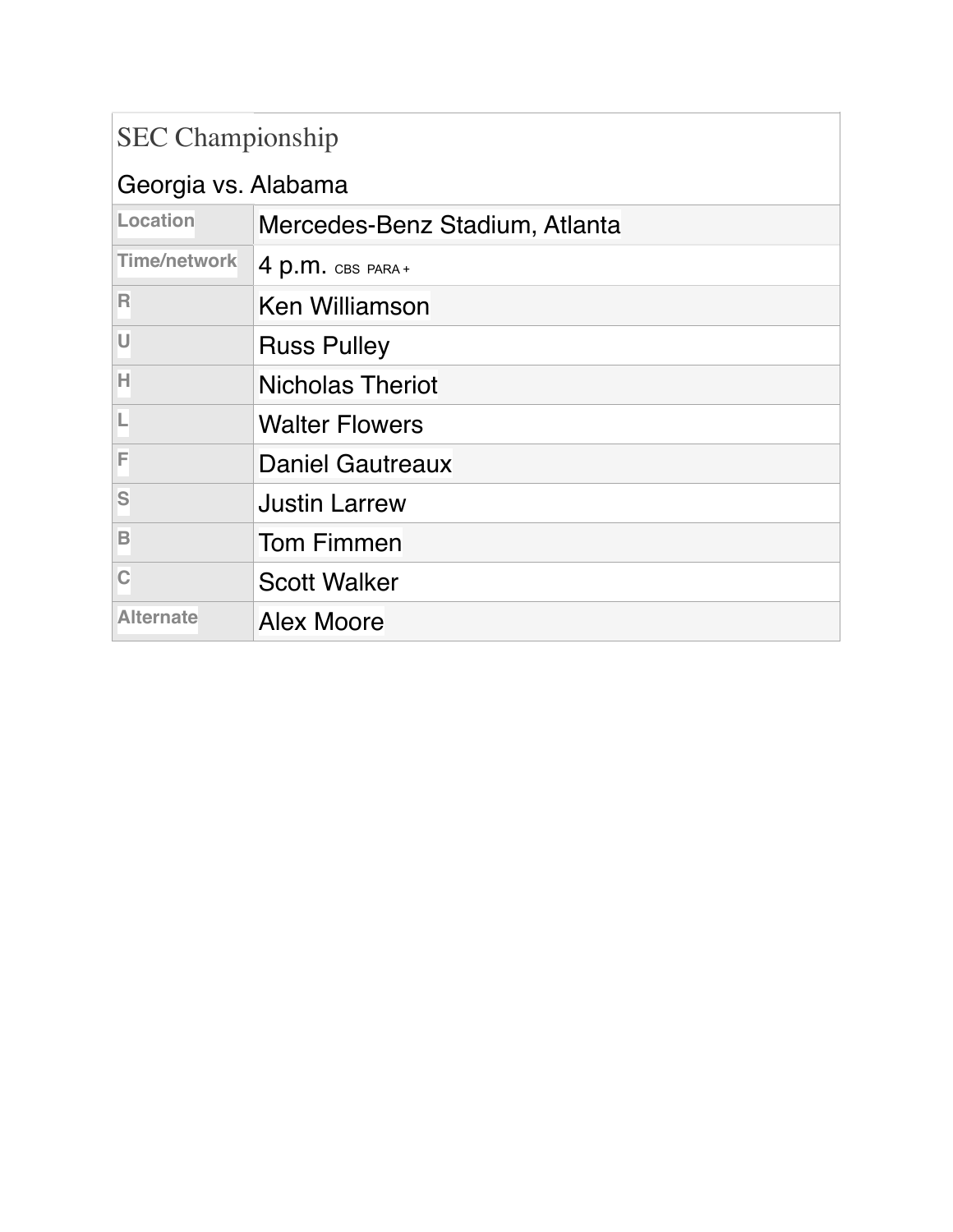| American Athletic Conference Championship |                             |
|-------------------------------------------|-----------------------------|
| Houston vs. Cincinnati                    |                             |
| Location                                  | Nippert Stadium, Cincinnati |
| <b>Time/network</b>                       | 4 p.m. $ABC$                |
| R                                         | <b>Hank Johns</b>           |
| U                                         | <b>William Thomas</b>       |
| н                                         | Dan Harrington              |
|                                           | <b>Tracy Jones</b>          |
| F                                         | <b>Ben Vasconcels</b>       |
| S                                         | Eric Hartman                |
| В                                         | <b>Jim Sima</b>             |
| Ć                                         | <b>Anthony Calabrese</b>    |
| <b>Alternate</b>                          | <b>Nate Black</b>           |
| <b>Replay</b>                             | <b>Rick Jackson</b>         |
| Communicato<br>r                          | <b>Chris Smith</b>          |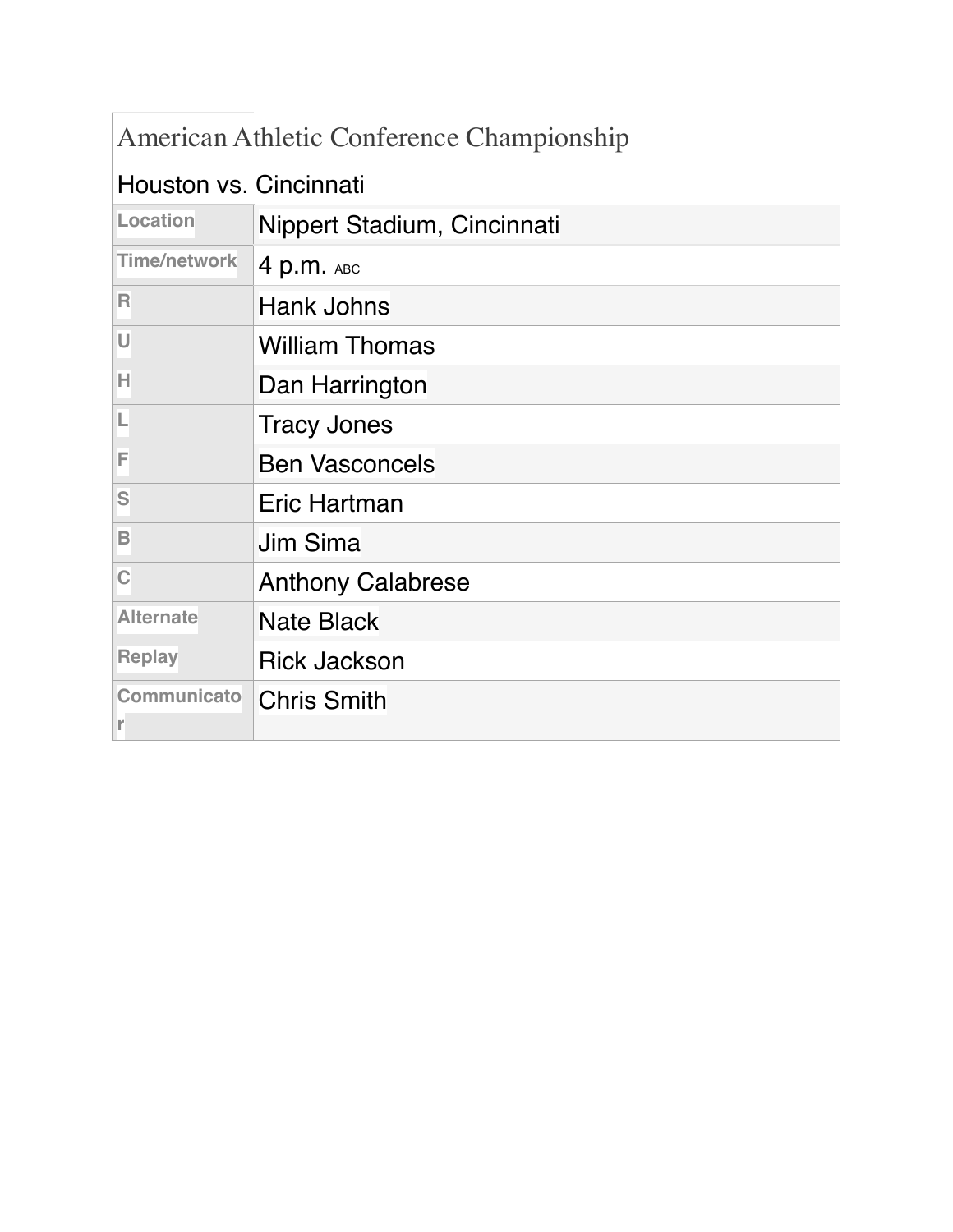### SWAC Championship

#### Praire View A&M vs. Jackson State

| Location            | Mississippi Veterans Memorial Stadium, Jackson,<br>Miss. |
|---------------------|----------------------------------------------------------|
| <b>Time/network</b> | 4 p.m. ESPN2                                             |
|                     |                                                          |
|                     |                                                          |
|                     |                                                          |
|                     |                                                          |
|                     |                                                          |
| R                   | Y.N. Myers III                                           |
| U                   | <b>James Rogers</b>                                      |
| Н                   | <b>Jamie McMiller</b>                                    |
|                     | <b>Derek Smith</b>                                       |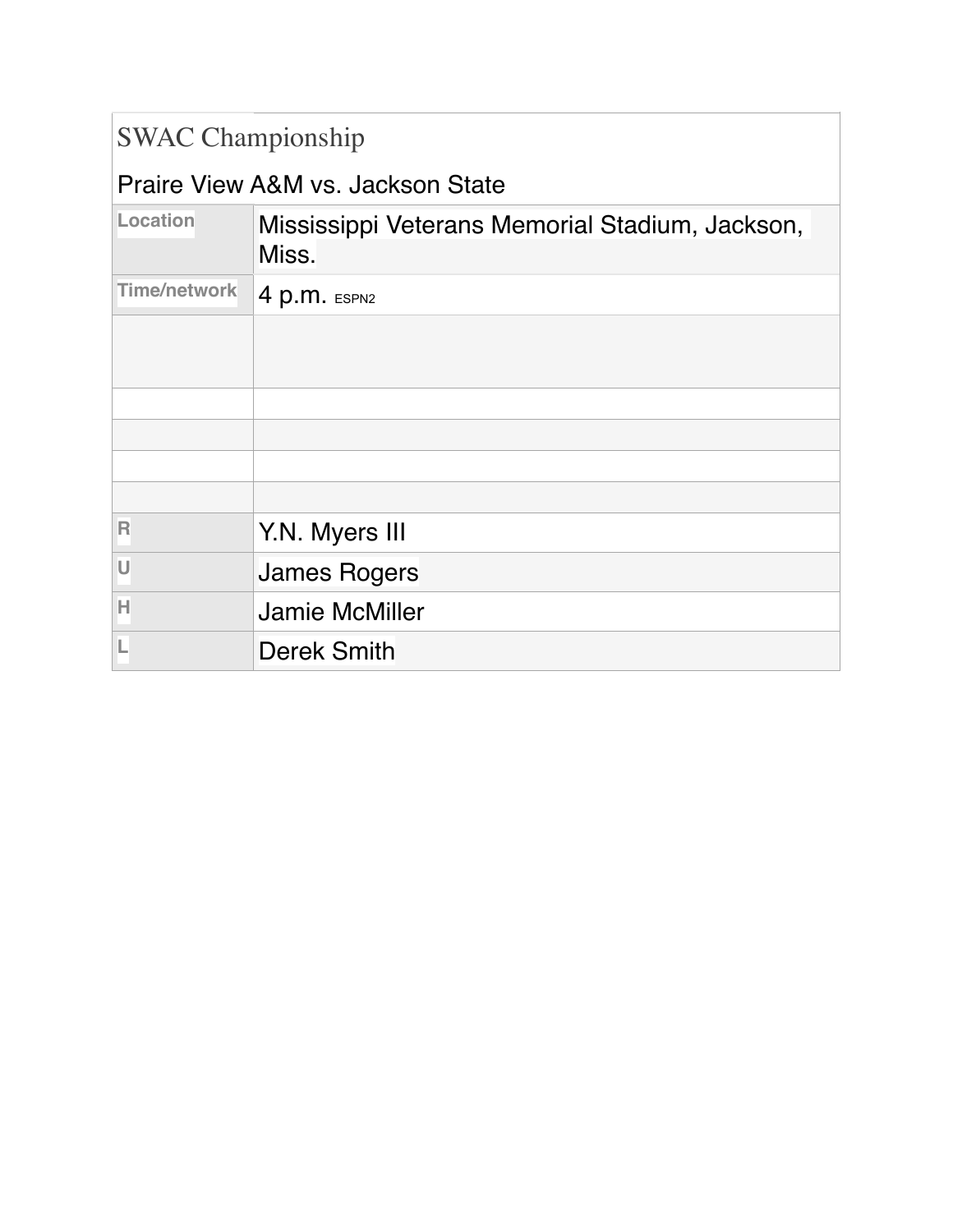### ACC Championship

#### Pitt vs. Wake Forest

| Location                | Bank of America Stadium, Charlotte, N.C. |
|-------------------------|------------------------------------------|
| <b>Time/network</b>     | 8 p.m. ABC                               |
| $\overline{\mathsf{R}}$ | <b>Gary Patterson</b>                    |
| U                       | <b>Mike Morton</b>                       |
| Н                       | <b>Troy Gray</b>                         |
|                         | <b>Hugh Campbell</b>                     |
| F                       | <b>Alonzo Ramsey</b>                     |
| S                       | <b>Tony Tarantini</b>                    |
| B                       | Jacques Hooper                           |
| $\mathbf C$             | <b>Larry Hayes</b>                       |
| <b>Alternate</b>        | <b>Riley Johnson</b>                     |
| <b>Replay</b>           | Mike Webster                             |
| Communicato             | <b>Rick Page</b>                         |
|                         |                                          |